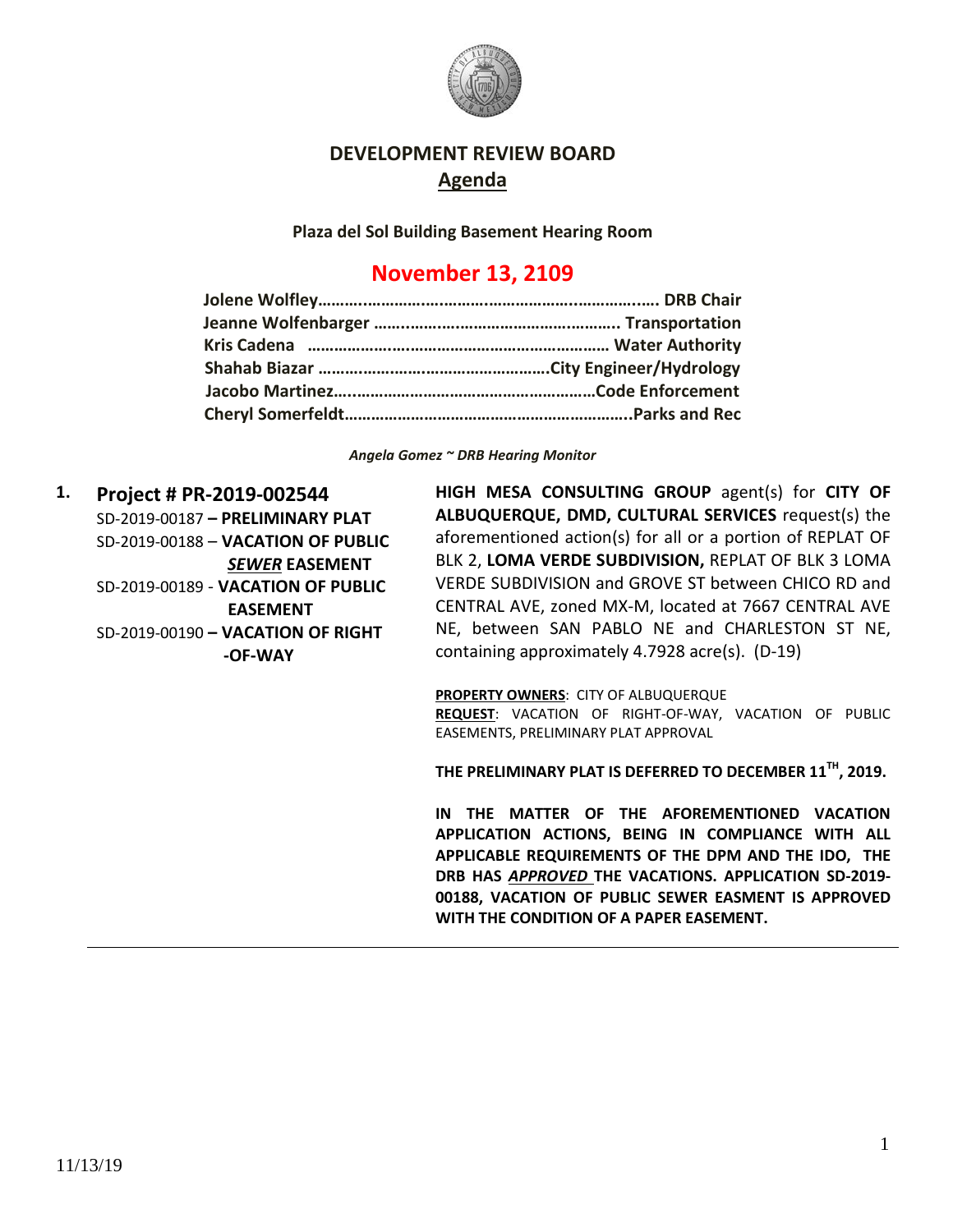**2**. **Project #PR-2019-002770 (PR-2019-001345)** SI-2019-00279 **– SITE PLAN**

**DEKKER, PERICH, SABATINI** agent(s) for **DBG PROPERTIES LLC** requests the aforementioned action(s) for all or a portion of tract RR-3-A-1 **WESTLAND SOUTH TRACTS** RR-3- A-1 AND RR-3-A-2**,** zoned R-ML, located south of **DENNIS CHAVEZ BLVD SW** and **west of 98th ST SW**, containing approximately 5.423 acre(s). (P-09) *[Deferred from 9/11/19, 9/25/19, 10/23/19, 10/30/19]*

**PROPERTY OWNERS**: DBG PROPERTIES LLC **REQUEST**: 156 UNIT MULITFAMILY DEVELOPMENT

**DEFERRED TO DECEMBER 4TH, 2019.**

## *MINOR CASES*

| 3. | Project # PR-2019-002758<br>SD-2019-00198 - PRELIMINARY/FINAL<br><b>PLAT</b><br>V.             | COMMUNITY SCIENCES CORPORATION<br>$agent(s)$ for<br>MIRIAM M RAND & ONA PORTER requests the<br>aforementioned action(s) for all or a portion of LT 5 PLAT<br>OF LOTS 1 -5 of the CORIANDA COURT SUBDIVISION,<br>zoned R-A, located at 2619 CORIANDA CT NW, containing<br>approximately 0.6937 acre(s). (G-13)<br>PROPERTY OWNERS: RAND MIRIAM M & PORTER ONA<br>REQUEST: SUBDIVIDE ONE LOT INTO TWO NEW LOTS<br>DEFERRED TO DECEMBER 4TH, 2019. |
|----|------------------------------------------------------------------------------------------------|-------------------------------------------------------------------------------------------------------------------------------------------------------------------------------------------------------------------------------------------------------------------------------------------------------------------------------------------------------------------------------------------------------------------------------------------------|
| 4. | Project # PR-2019-002465<br>(1011504)<br>SD-2019-00200 - PRELIMINARY/FINAL<br><b>PLAT</b><br>巆 | CSI - CARTESIAN SURVEYS INC. agent(s) for THE SIEGEL<br><b>GROUP NEVADA INC.</b> requests the aforementioned<br>action(s) for all or a portion of tract(s) B-1, MENAUL<br>SUBDIVISION, zoned NR-LM, located at 2500 UNIVERSITY<br>BLVD between CLAREMONT AVE NE and MENAUL BLVD<br>NE, containing approximately 4.8489 acre(s). (H-15)<br>PROPERTY OWNERS: 2500 ALBUQUERQUE HOLDINGS                                                            |
|    |                                                                                                | REQUEST: SUBDIVIDE 1 EXISTING LOT INTO 2 NEW LOTS, GRANT<br><b>EASMENTS</b><br>IN THE MATTER OF THE AFOREMENTIONED APPLICATION,<br>BEING IN COMPLIANCE WITH ALL APPLICABLE REQUIREMENTS<br>OF THE DPM AND THE IDO, THE DRB HAS APPROVED THE<br>PRELIMINARY/FINAL PLAT. FINAL SIGN OFF IS DELEGATED TO:<br>TRANSPORTATION FOR COMMENTS AND TO PLANNING FOR<br>UTILITY COMPANIES SIGNATURES AND AGIS DXF.                                         |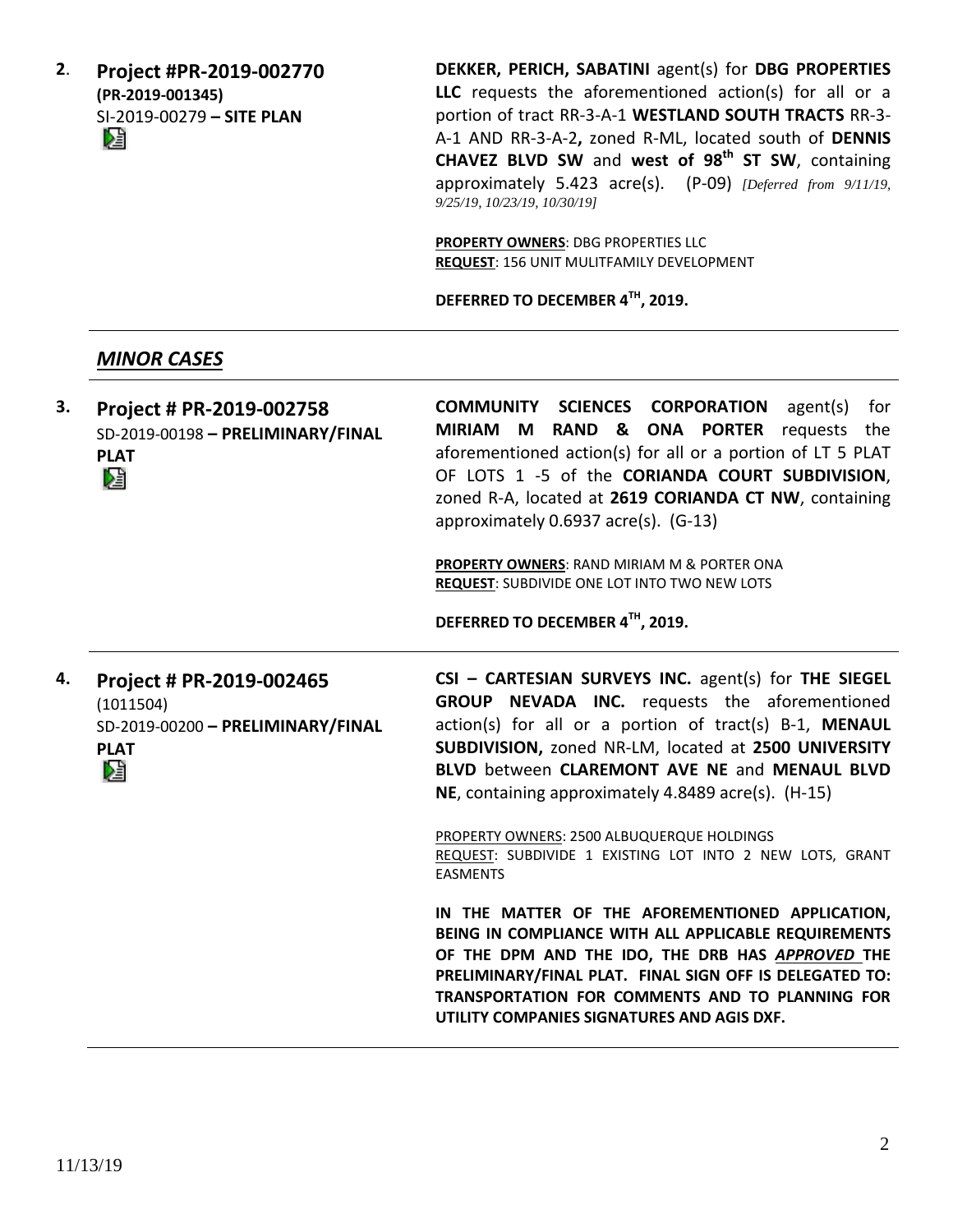**5. Project # PR-2018-001411** SD-2019-00199 **– AMENDMENT TO INFRASTRUCTURE LIST** 

**TIERRA WEST, LLC** agent(s) for **MAVERIK, INC.** requests the aforementioned action(s) for all or a portion of Lot A 8 REDIVISION, block 8, **LA CUESTA SUBDIVISION,** zoned MX-M, located at **650 JUAN TABO BLVD NE,** between **COPPER NE** and **JUAN TABO BLVD NE** containing approximately 0.7448 acre(s). (K-22)

PROPERTY OWNERS: MAVERIK INC **REQUEST**: MINOR AMENDMENT TO INFRASTRUCTURE LIST

**DEFERRED TO DECEMBER 4TH, 2019.**

**6. Project # PR-2018-001695**  (1003445) SD-2019-00167 – **AMENDMENT TO INFRASTRUCTURE LIST** DÊ

**HUITT-ZOLLARS** agent(s) for **NOVUS PROPERTIES LLC – MICHAEL MONTOYA** requests the aforementioned action(s) for all or a portion of tracts A2B of PLAT OF TRACTS A2A & A2B **FOUNTAIN HILLS PLAZA SUBDIVISON** AND TRACTS B, C, E & F PLAT OF FOUNTAIN HILLS PLAZA SUBDIVISION**,** zoned NR-C, located on **NUNZIO AV NW,**  north of **PASEO DEL NORTE NW** and **west of EAGLE RANCH RD NW**, containing approximately 4.6606 acre(s). (C-12) *[Deferred from 9/18/19, 9/25/19, 10/2/19, 10/9/19, 10/16/19, 10/23/19, 10/30/19]*

**PROPERTY OWNERS**: NOVUS PROPERTIES **REQUEST**: REMOVAL OF INTERNAL SIDEWALKS FROM INFRASTRUCTURE LIST

**IN THE MATTER OF THE AFOREMENTIONED APPLICATION, BEING IN COMPLIANCE WITH ALL APPLICABLE REQUIREMENTS OF THE DPM AND THE IDO, THE DRB HAS** *APPROVED* **THE AMENDED INFRASTRUCTURE L IST WITH FINAL SIGN OFF DELEGATED TO**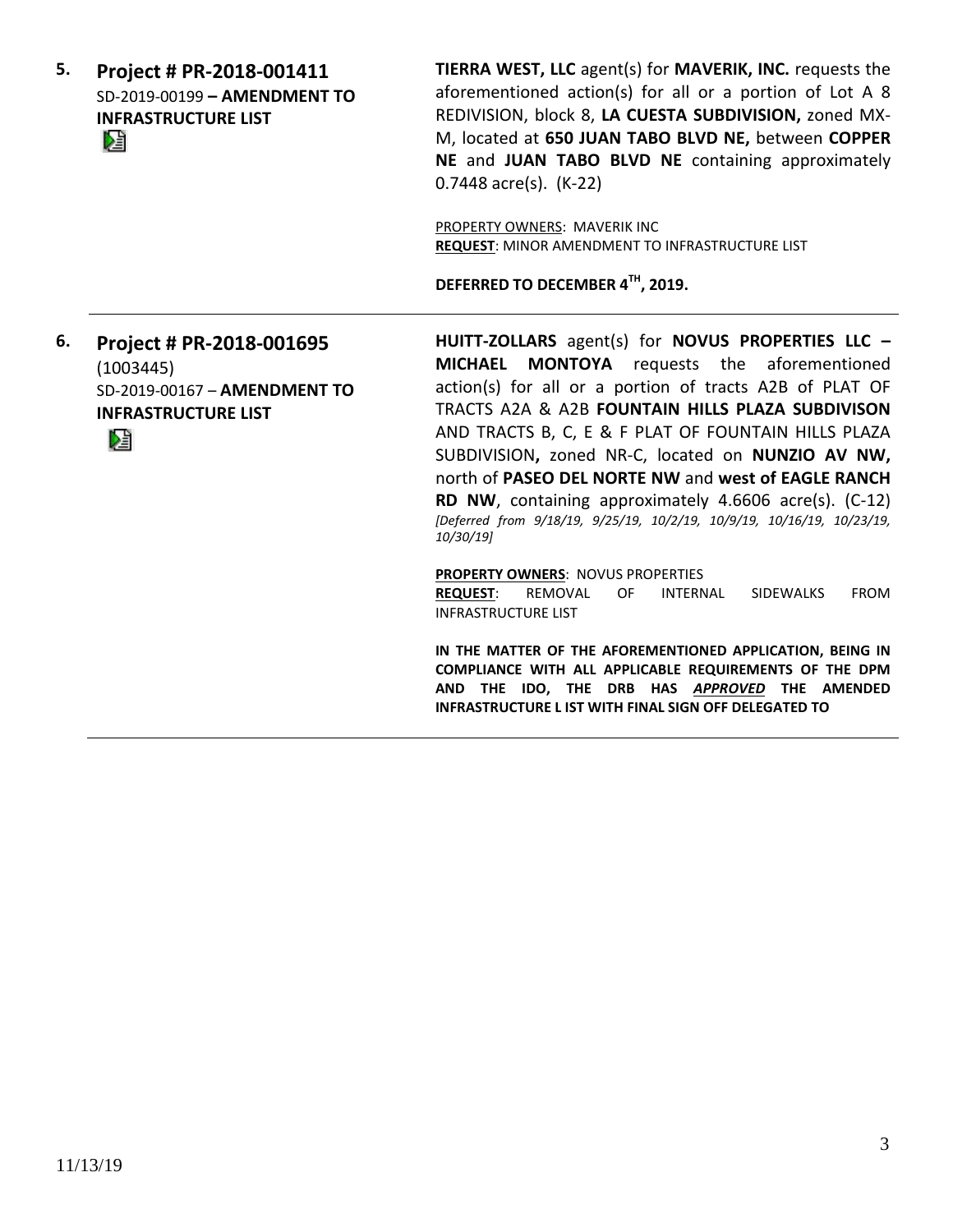| 7. | Project # PR-2019-002964<br>VA-2019-00388 - WAIVER<br>SD-2019-00196 - PRELIMINARY/FINAL<br><b>PLAT</b><br>Œ | BOHANNAN HUSTON INC. agent(s) for CORAZON DEL<br>MESA R, LLC requests the aforementioned action(s) for all<br>or a portion of: TRACT A-6-C, A-1-A, MESA DEL SOL<br>INNOVATION PARK, zoned PC, located east of I-25, south of<br>LOS PICAROS RD, north and west of the BERNALILLO<br>COUNTY LINE containing approximately 1779.75 acre(s).<br>(R-15, R-16, S-15, S-16, S-17, T-16, & T-17) [Deferred from<br>11/6/19<br>PROPERTY OWNERS: MDS INVESTMENTS LLC<br><b>REQUEST: BULK PLAT APPROVAL</b> |
|----|-------------------------------------------------------------------------------------------------------------|---------------------------------------------------------------------------------------------------------------------------------------------------------------------------------------------------------------------------------------------------------------------------------------------------------------------------------------------------------------------------------------------------------------------------------------------------------------------------------------------------|
|    |                                                                                                             | IN THE MATTER OF THE AFOREMENTIONED APPLICATION, BEING IN<br>COMPLIANCE WITH ALL APPLICABLE REQUIREMENTS OF THE DPM<br>AND THE IDO, THE DRB HAS APPROVED THE PRELIMINARY/FINAL<br>PLAT AND THE WAIVER. FINAL SIGN OFF IS DELEGATED FOR 4 WEEKS<br>TO: WATER AUTHORITY FOR COMMENTS AND TO PLANNING FOR<br>UTILITY COMPANIES SIGNATURES AND AGIS DXF.                                                                                                                                              |
| 8. | Project # PR-2019-002308<br>SD-2019-00194 - PRELIMINARY/FINAL<br><b>PLAT</b><br>VA-2019-00415 - WAIVER      | CSI - CARTESIAN SURVEYS INC. agent(s) for THOMAS AND<br><b>PATRICIA FRITTS</b> requests the aforementioned action(s) for<br>all or a portion of: lot(s) 14 & 15 excluding southwesterly<br>portion of lot(s) 15, block(s) E-1 NETHERWOOD PARK,<br>zoned R-1, located on HAROLD PL NE between CUTLER AVE<br>NE and SCHELL CT NE, containing approximately 0.3510<br>$\text{acre}(s)$ . $(H-16)$ [Deferred from 11/6/19]                                                                            |
|    |                                                                                                             | <b>PROPERTY OWNERS: FRITTS THOMAS H &amp; PATRICIA R</b><br><b>REQUEST: LOT LINE ELIMINATION</b>                                                                                                                                                                                                                                                                                                                                                                                                  |
|    |                                                                                                             | IN THE MATTER OF THE AFOREMENTIONED APPLICATION,<br>BEING IN COMPLIANCE WITH ALL APPLICABLE REQUIREMENTS<br>OF THE DPM AND THE IDO, THE DRB HAS APPROVED THE<br>PRELIMINARY/FINAL PLAT AND THE WAIVER. FINAL SIGN OFF<br>IS DELEGATED FOR 2 WEEKS TO: WATER AUTHORITY FOR<br>PAYMENT OF PRORATA AND TO PLANNING FOR AGIS DXF.                                                                                                                                                                     |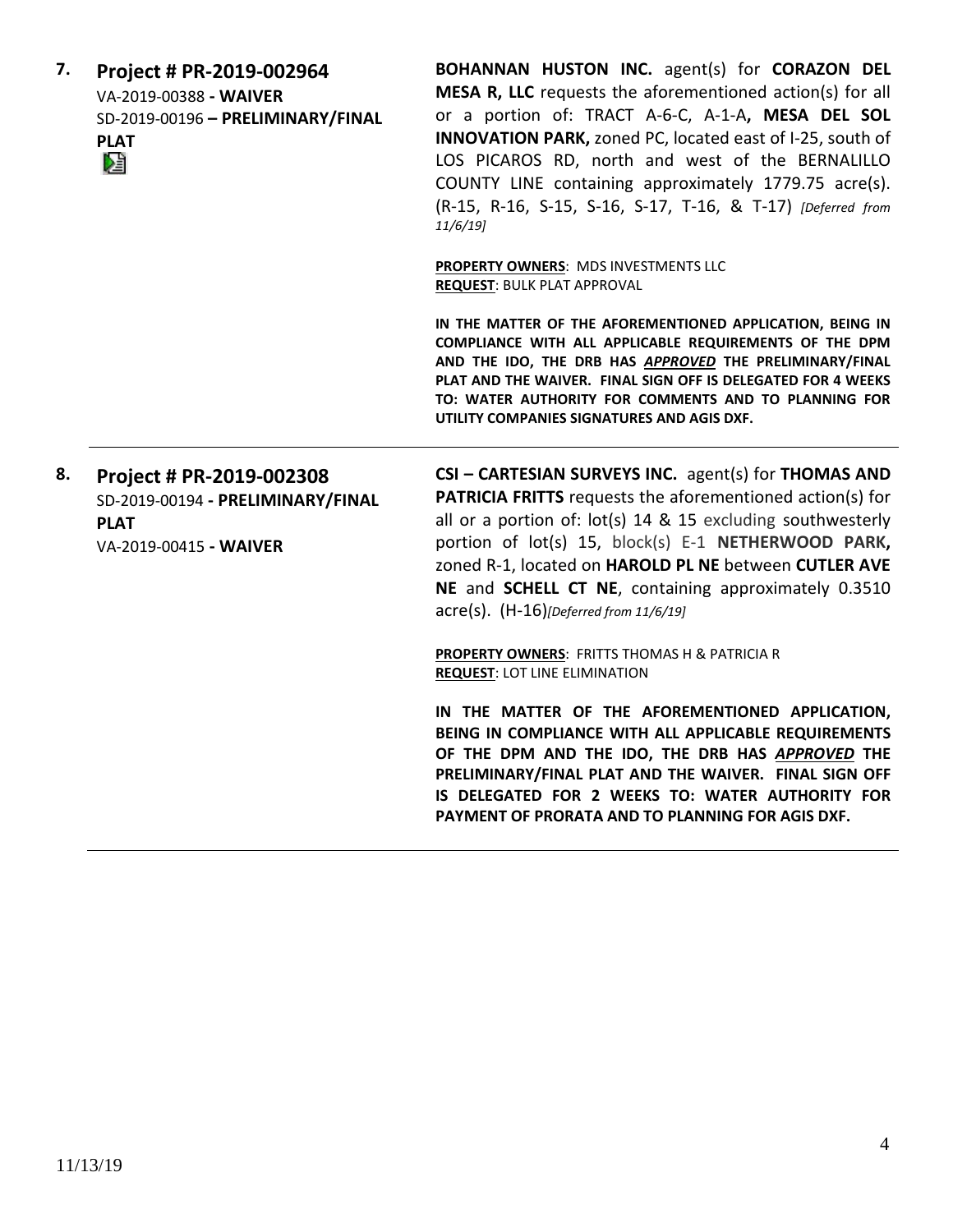**9. Project #PR-2019-002161** SD-2019-00186 – **PRELIMINARY/FINAL PLAT**

**CSI – CARTESIAN SURVEYS INC.** agent(s) for **ALBUQUERQUE INDIAN CENTER** requests the aforementioned action(s) for all or a portion of lot(s) 5-14, block(s) 3 of **UNITY ADDITION SUBDIVISION,** zoned MX-L, located on **ZUNI RD SE** between **TENNESSEE ST SE** and **TEXAS ST SE**, containing approximately 1.5450 acre(s). (K-19) *[Deferred from 10/23/19, 11/6/19]*

**PROPERTY OWNERS**: ALBUQUERQUE INDIAN CENTER **REQUEST**: SUBDIVIDE 10 EXISTING LOTS INTO 2 NEW LOTS/GRANT EASEMENT

**IN THE MATTER OF THE AFOREMENTIONED APPLICATION, BEING IN COMPLIANCE WITH ALL APPLICABLE REQUIREMENTS OF THE DPM AND THE IDO, THE DRB HAS** *APPROVED* **THE PRELIMINARY/FINAL PLAT. FINAL SIGN OFF IS DELEGATED FOR 2 WEEKS TO: PLANNING FOR AGIS DXF.**

## *SKETCH PLAT*

| 10. | Project # PR-2019-003059<br>PS-2019-00108 - SKETCH PLAT<br>DJ | CSI - CARTESIAN SURVEYS INC. agent(s) for MAESTAS<br><b>DEVELOPMENT GROUP</b> request(s) the aforementioned<br>action(s) for all or a portion of: tract(s) A and D, GIBSON<br>AND MILES AREA SUBDIVISION, zoned MX-L & R-1B,<br>located on GIBSON BLVD SE between MULBERRY ST SE and<br>UNIVERSITY BLVD SE, containing approximately 0.8679<br>acre(s). (L-15)<br>PROPERTY OWNERS: ISSHIN RYU CLUB INC<br>REQUEST: CONSOLIDATE 4 EXISTING LOTS INTO 1 NEW LOT<br>THE SKETCH PLAT WAS REVIEWED AND COMMENTS WERE PROVIDED |
|-----|---------------------------------------------------------------|--------------------------------------------------------------------------------------------------------------------------------------------------------------------------------------------------------------------------------------------------------------------------------------------------------------------------------------------------------------------------------------------------------------------------------------------------------------------------------------------------------------------------|
| 11. | Project # PR-2019-003051<br>PS-2019-00106 - SKETCH PLAT<br>N  | ALPHA PRO SURVEYING LLC agent(s) for SCOT THURGOOD<br>THURGOOD TRUST<br><b>JEANINE</b><br>request(s)<br>and<br>the<br>aforementioned action(s) for all or a portion of $lot(s)$ 4 & 5,<br>FREEMAN ADDITION, zoned R-1C, located at 4636 & 4639<br><b>GRANDE NW between GRIEGOS RD NW and BELLROSE AVE</b><br>NW, containing approximately 0.9674 acre(s). (F-14)                                                                                                                                                         |
|     |                                                               | PROPERTY OWNERS: SCOT THURGOOD and JEANINE THURGOOD<br><b>TRUST</b><br><b>REQUEST: DIVIDE 2 EXISTING LOTS INTO 5 NEW LOTS</b><br>THE SKETCH PLAT WAS REVIEWED AND COMMENTS WERE PROVIDED                                                                                                                                                                                                                                                                                                                                 |